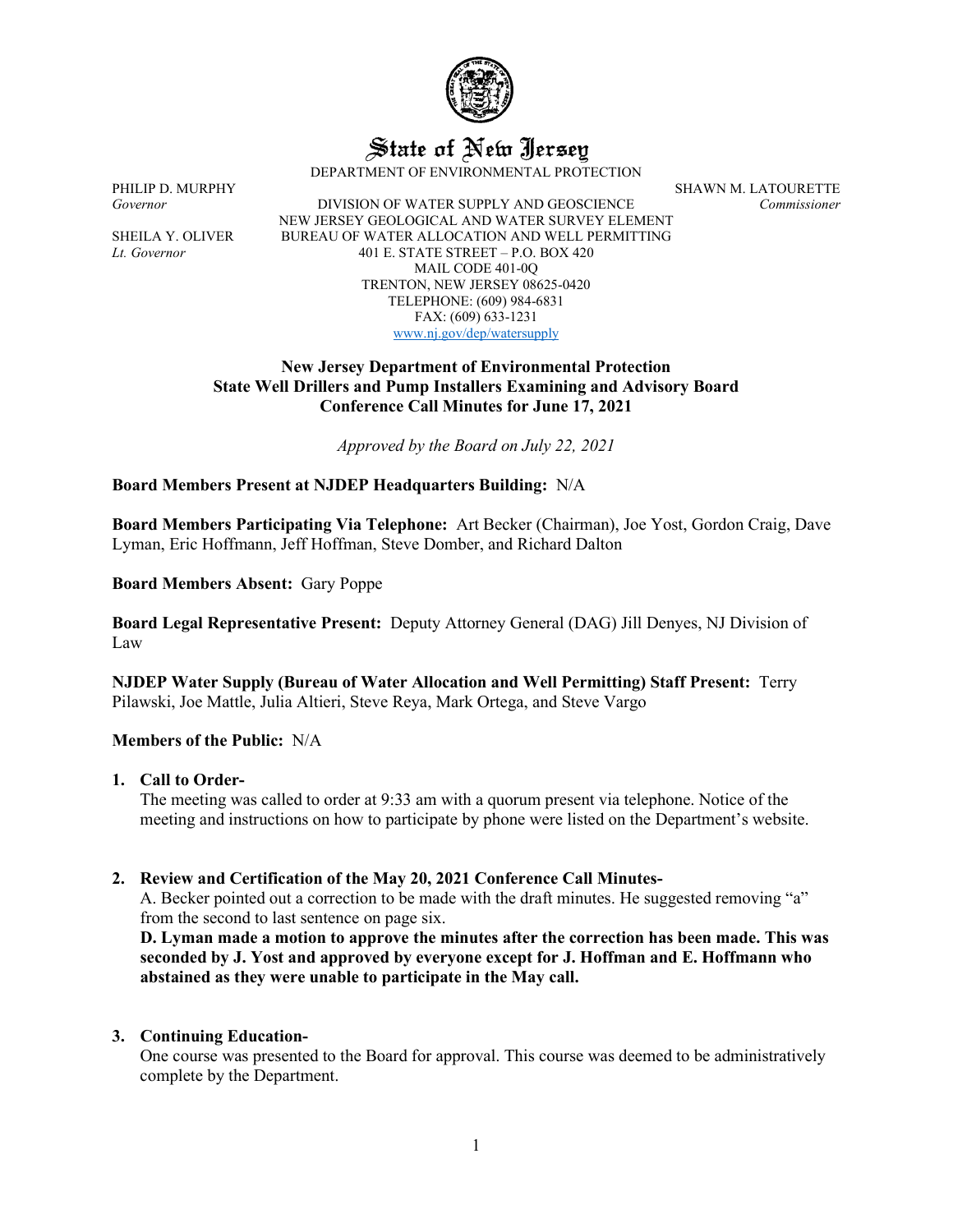#### *Experience Safety Institute, LLC*

A. Becker described the course, Utility Proximity/811 Markout, to the Board, and asked if there were any comments or questions about the class. A. Becker said that he believed that this course was very appropriate for those working in the well drilling and pump installation industry. R. Dalton questioned the length of the course, noting that he has not seen a course like this last for two hours.

## **A motion to approve Utility Proximity/811 Markout for two safety CEPs was made by J. Yost. This motion was seconded by G. Craig and approved unanimously.**

### **4. Disinfection of Wells by Unlicensed Individuals-**

S. Reya explained that him and D. Lyman had been discussing a situation where an unlicensed person was advertising that he performs well disinfections. S. Reya explained that this practice is not covered by N.J.A.C. 7:9D. He explained that N.J.A.C. 7:9D-1.6, which details general provisions, does not state that unlicensed individuals are prohibited from disinfecting wells. He acknowledged that the Department believes that disinfection is important and pointed out that the Bureau of Safe Drinking Water has guidance documents available regarding proper disinfection of wells but that disinfection of a well has not historically been interpreted to fall under the scope of what is required to be done by a licensed individual, such as modifying, repairing, or installing the well/pumping equipment.

D. Lyman explained that someone had contacted about a person advertising that they disinfect wells, but this person was not a licensed well driller or pump installer. D. Lyman asked the Board if this should fall under a well repair or maintenance and be regulated by N.J.A.C. 7:9D. He noted that this person who advertised that they disinfect wells improperly disinfected a well by tossing chlorine tablets in a well pit. A. Becker indicated that he believes this practice to be already regulated under N.J.A.C. 7:9D and was surprised to hear Department representatives assert that it was not. A. Becker said that he believed that anyone who takes the well cap off of the well needs to be licensed. S. Reya said that the Department does not require an individual to be licensed to remove the well cap. He provided the example of environmental consultants who remove well caps in order to take water samples; these individuals do not need to be licensed.

A. Becker and J. Yost agreed that if you open a well then you should have a license. A. Becker asked DAG J. Denyes to weigh in on this topic. J. Denyes looked over N.J.A.C. 7:9D-1.6 and agreed with S. Reya's interpretation that it does not state that you cannot disinfect a well if you do not have a license. She also brought up the Safe Drinking Water guidance document which instructs homeowners how to disinfect their own wells. E. Hoffmann brought up that disinfection is mentioned in N.J.A.C. 7:9D-1.7, under the general provisions for well driller and pump installer licenses. S. Reya said that the Department added disinfection to certain licenses to say that those licenses can perform that work, but it does not say that anyone who does not hold a well driller or pump installer license cannot disinfect a well.

J. Denyes said that disinfection of wells does not appear to be prohibited to her. Disinfection is specifically mentioned in N.J.A.C. 7:9D-1.7, but not in N.J.A.C. 7:9D-1.6. The words maintenance and repair appear in both 1.6 and 1.7, but disinfection only appears in 1.7. She noted that she is not disagreeing that the person who D. Lyman discussed is improperly disinfecting well, but this not something that is covered under N.J.A.C. 7:9D.

S. Reya said that by disinfecting a well, you are not repairing the well; they are not the same thing. J. Denyes asked the Board members if homeowners are allowed to install their own wells. Everyone responded by saying no. She asked if homeowners are allowed to disinfect their own wells, which the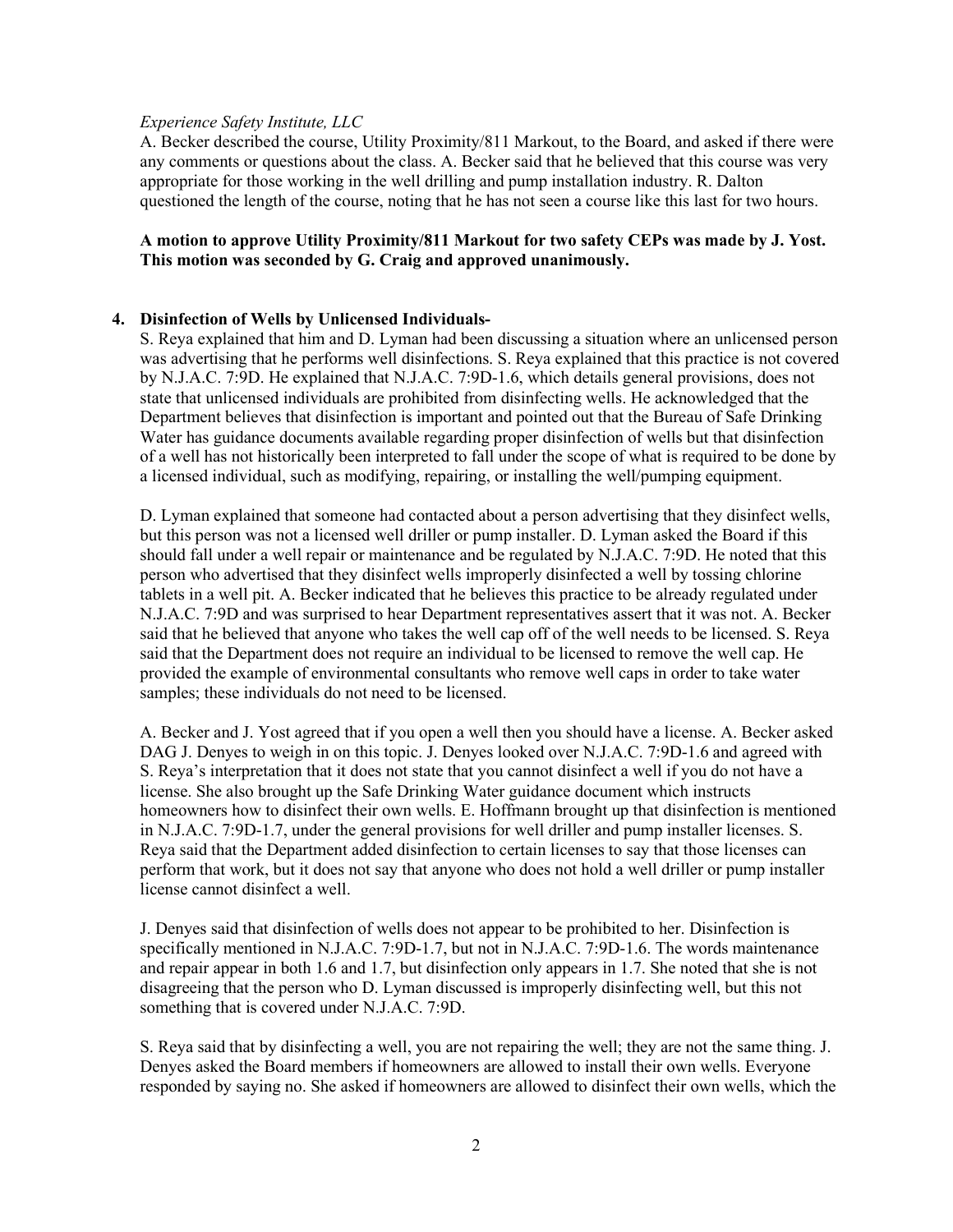Board members indicated that if they own the well then they should be able to treat the well that they own on their property.

E. Hoffmann also briefly discussed New Jersey Pollution Discharge Elimination System (NJPDES) permits. He said that consultants need to obtain NJPDES permits to inject steam into groundwater. T. Pilawski and the rest of the Board agreed that NJPDES permits should not be required for well disinfection. D. Lyman suggested that the Board recommend that the Department regulate disinfection under the current rule or alter the rule to allow for it if it is deemed outside the scope of the current rule.

R. Dalton asked J. Yost who has significant experience disinfecting municipal wells about when and how they need to be disinfected. J. Yost said that the municipality disinfects their own wells frequently, but if a raw water sample fails then a well driller is called to disinfect the well directly at the wellhead. R. Dalton suggested that someone should look into removing the disinfection guidance document from the Safe Drinking Water website as current guidance appears to be recommending that homeowners, who are unlicensed, disinfect their own wells.

D. Lyman explained why he believed disinfection should fall under the definition of a well repair. He said that disinfection changes the chemistry of the water and a licensed professional should be conducting this work. J. Yost said that since disinfection is regulated for public supply wells, it should be regulated for all potable wells.

J. Yost started to make a motion on this topic, but further discussion took place. E. Hoffmann reiterated that N.J.A.C. 7:9D-1.6 does not mention disinfection, but N.J.A.C. 7:9D-1.7 does, therefore, disinfection is defined. D. Lyman suggested that the law needs to be amended to define "repair", so it includes disinfection. A. Becker and J. Yost agreed with D. Lyman.

J. Yost left the call at 10:15 am.

J. Hoffman asked J. Denyes if she could further investigate whether a licensed person or a homeowner can disinfect a well. If it is determined that a person needs to be licensed to do this work, then allow the Department to refer this case to Compliance and Enforcement to enforce this under the current rule. If it is determined that a person does not need to be licensed, then the Board can pursue recommending that the Department initiate a rule change to revise the noted provisions. J. Denyes agreed to investigate J. Hoffman's request further and will report back to the Board with her findings.

Further discussion on this topic will occur during the July meeting.

S. Domber left the call at 10:23 am.

#### **5. Ongoing Broad Product Review Status-**

#### *CETCO*

S. Reya reminded the Board that the CETCO Geothermal Grout and TC Booster field demonstration is scheduled to take place on Friday, June 25 at 10 am. It was noted that A. Becker would no longer be able to attend the demonstration. G. Craig, D. Lyman, and R. Dalton planned on attending. S. Reya said that he would reach out to G. Poppe to see if he wanted to attend the demonstration in place of A. Becker.